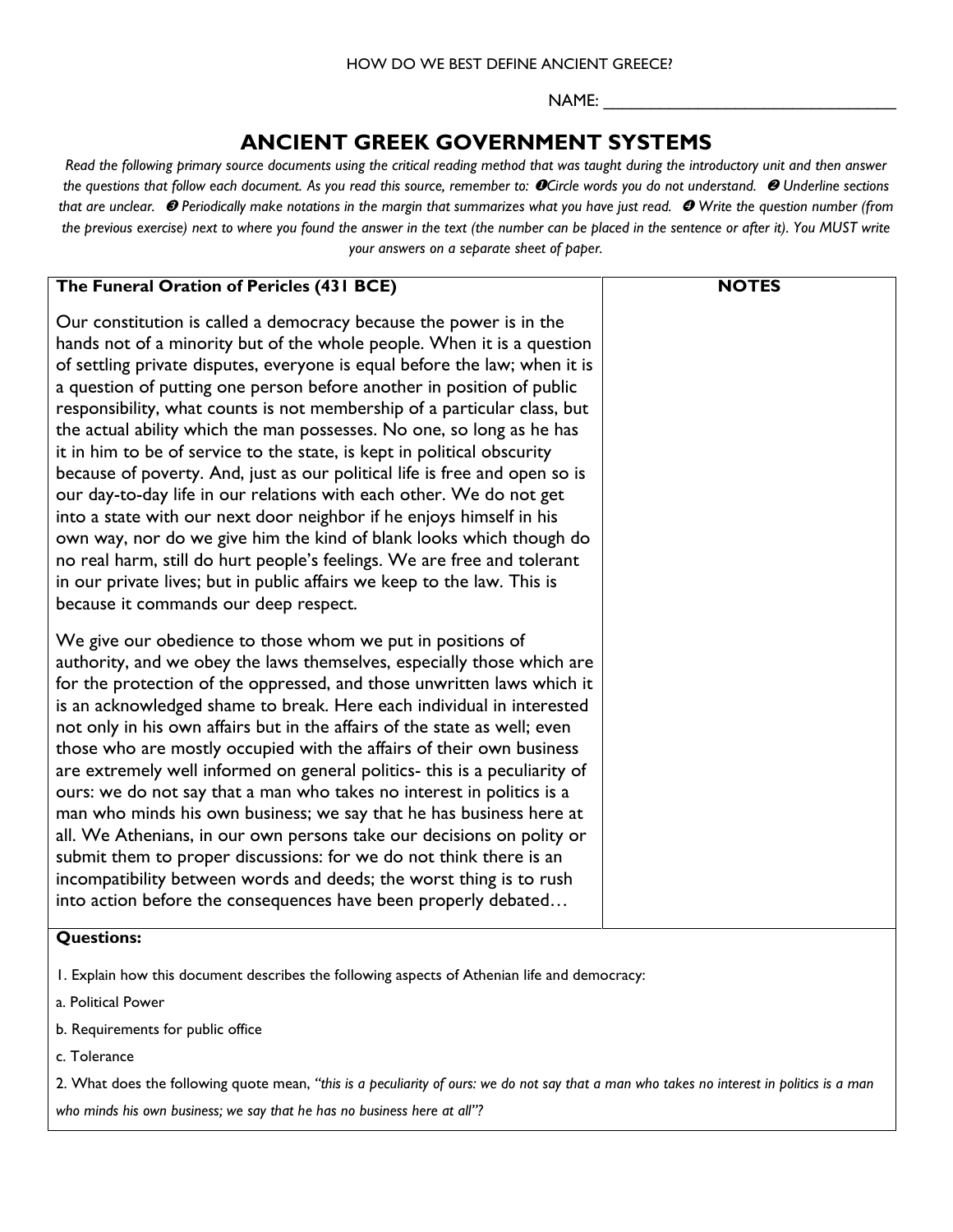| Aristotle: On the Lacedaemonian Constitution (340 BCE)                     | <b>NOTES</b> |
|----------------------------------------------------------------------------|--------------|
| At Sparta everyone is eligible, and the body of the people, having a       |              |
| share in the highest office, want the constitution to be permanent.        |              |
| Some, indeed, say that the best constitution is a combination of all       |              |
| existing forms, and they praise the Lacedaemonian because it is made       |              |
| up of oligarchy, monarchy, and democracy, the king forming the             |              |
| monarchy, and the council of elders the oligarchy while the                |              |
| democratic element is represented by the Ephors; for the Ephors are        |              |
| selected from the people. There is a tradition that, in the days of their  |              |
| ancient kings, they were in the habit of giving the rights of citizenship  |              |
| to strangers, and therefore, in spite of their long wars, no lack of       |              |
| population was experienced by them; indeed, at one time Sparta is          |              |
| said to have numbered not less than 10,000 citizens Whether this           |              |
| statement is true or not, it would certainly have been better to have      |              |
| maintained their numbers by the equalization of property. Again, the       |              |
| law which relates to the procreation of children is adverse to the         |              |
| correction of this inequality. For the legislator, wanting to have as      |              |
| many Spartans as he could, encouraged the citizens to have large           |              |
| families; and there is a law at Sparta that the father of three sons shall |              |
| be exempt from military service, and he who has four from all the          |              |
| burdens of the state. Yet it is obvious that, if there were many           |              |
| children, the land being distributed as it is, many of them must           |              |
| necessarily fall into povertythe Ephors are chosen from the whole          |              |
| people, and so the office is apt to fall into the hands of very poor men,  |              |
| who, being badly off, are open to bribes. The Ephoralty certainly does     |              |
| keep the state together; for the people are contented when they have       |              |
| a share in the highest office, and the result, whether due to the          |              |
| legislator or to chance, has been advantageous.                            |              |

## **Questions:**

1. Explain how this document described the following aspects of Spartan life and government:

a. Family

b. Political Participation

2. Why might the Spartan government encourage families to produce multiple offspring and to allow so many other individuals to gain citizenship to Sparta?

## **Critical Thinking:**

1. What are the similarities and differences in Athenian and Spartan government systems?

2. What title(s) could be used to define the time period of Ancient Greece based upon your study of ancient Greek governments?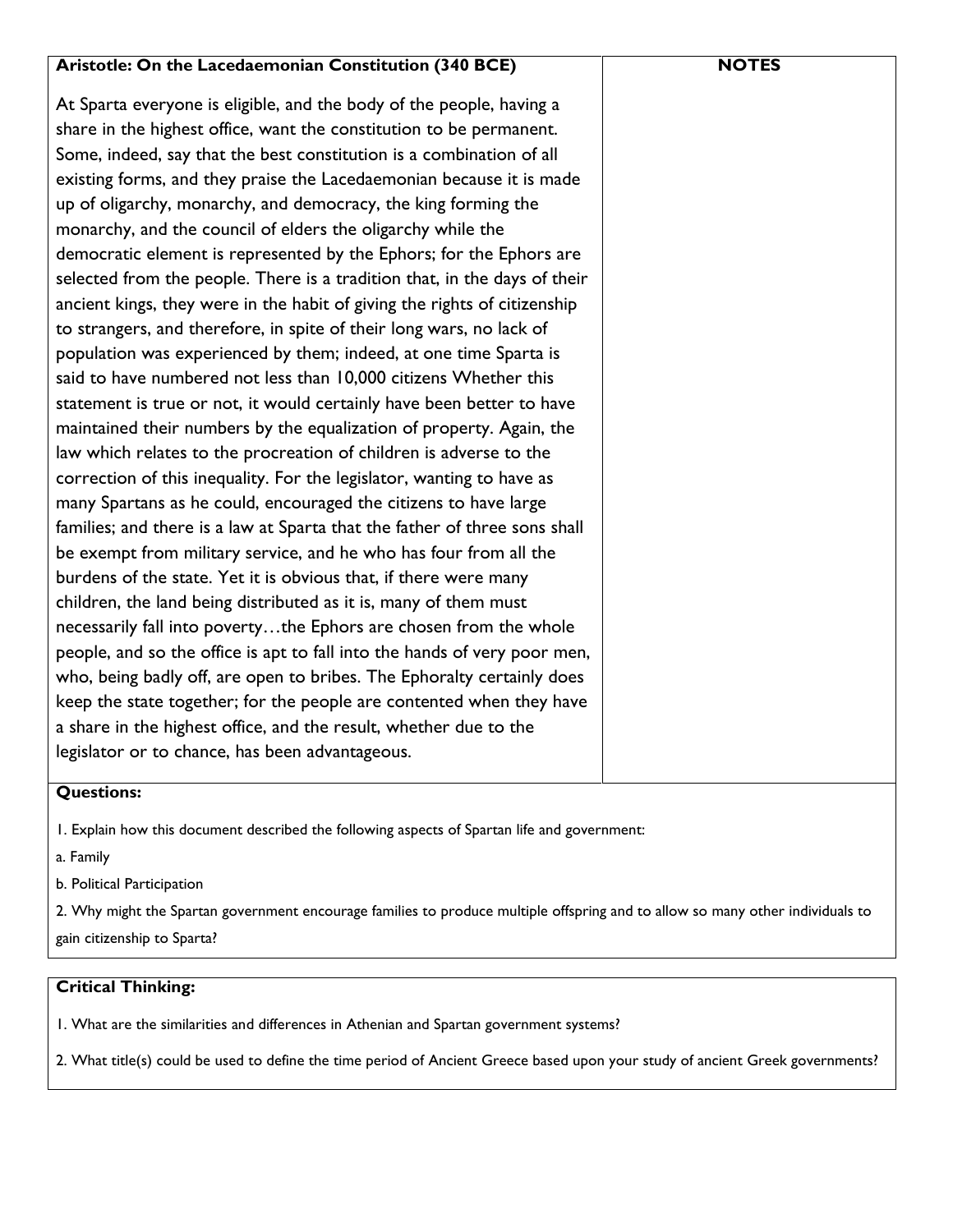### HOW CAN WE BEST DEFINE ANCIENT GREECE?

NAME\_\_\_\_\_\_\_\_\_\_\_\_\_\_\_\_\_\_\_\_\_\_\_

## **HOW CAN THE SOCIAL CLASSES OF ANCIENT GREECE DEFINE THE TIME PERIOD?**

*As you read these sources, remember to : Circle words you do not understand. Underline sections that are unclear. Periodically make notations in the margin that summarizes what you have just read.*   $\Gamma$ ٦

|                                                                                            |                     |                                                                                                                                                                                             |               | <b>NOTES</b> |
|--------------------------------------------------------------------------------------------|---------------------|---------------------------------------------------------------------------------------------------------------------------------------------------------------------------------------------|---------------|--------------|
| <b>DOCUMENT I</b>                                                                          |                     |                                                                                                                                                                                             |               |              |
| <b>Population of Athens</b><br>Women & children                                            | Adult male citizens |                                                                                                                                                                                             | <b>Slaves</b> |              |
| citizens                                                                                   | (c. 40,000)         | Metics (resident aliens)<br>(c. 50,000)                                                                                                                                                     | (c. 90,000)   |              |
| (c. 120,000)                                                                               |                     |                                                                                                                                                                                             |               |              |
|                                                                                            |                     |                                                                                                                                                                                             |               |              |
| <b>DOCUMENT 2</b>                                                                          |                     |                                                                                                                                                                                             |               |              |
| <b>Spartan Population</b>                                                                  |                     |                                                                                                                                                                                             |               |              |
|                                                                                            |                     | Approximately 8,000 Spartiates (adult male citizens) ruled over a population of 100,000                                                                                                     |               |              |
| enslaved and semi-enslaved people.                                                         |                     |                                                                                                                                                                                             |               |              |
| <b>DOCUMENT 3</b>                                                                          |                     |                                                                                                                                                                                             |               |              |
| Aristotle, On a Good (Athenian) Wife circa 330BCE                                          |                     |                                                                                                                                                                                             |               |              |
|                                                                                            |                     | A good wife should be the mistress of her home, having under her care all that is within it,                                                                                                |               |              |
|                                                                                            |                     | according to the rules we have laid down. She should allow none to enter without her                                                                                                        |               |              |
|                                                                                            |                     | husband's knowledge, dreading above all things the gossip of gadding women, which tends to                                                                                                  |               |              |
|                                                                                            |                     | poison the soul. She alone should have knowledge of what happens within. She must                                                                                                           |               |              |
|                                                                                            |                     | exercise control of the money spent on such festivities as her husband has approved---                                                                                                      |               |              |
|                                                                                            |                     | keeping, moreover, within the limit set by law upon expenditure, dress, and ornament---and                                                                                                  |               |              |
|                                                                                            |                     | remembering that beauty depends not on costliness of raiment. Nor does abundance of gold                                                                                                    |               |              |
|                                                                                            |                     | so conduce to the praise of a woman as self-control in all that she does. This, then, is the                                                                                                |               |              |
|                                                                                            |                     | province over which a woman should be minded to bear an orderly rule; for it seems not<br>fitting that a man should know all that passes within the house. But in all other matters, let it |               |              |
|                                                                                            |                     | be her aim to obey her husband; giving no heed to public affairs, nor having any part in arranging                                                                                          |               |              |
| the marriages of her children.                                                             |                     |                                                                                                                                                                                             |               |              |
|                                                                                            |                     |                                                                                                                                                                                             |               |              |
| <b>DOCUMENT 4</b>                                                                          |                     |                                                                                                                                                                                             |               |              |
| <b>Excerpt from Plutarch's Life of Lycurgus (King of Sparta)</b>                           |                     |                                                                                                                                                                                             |               |              |
|                                                                                            |                     | First he toughened the girls physically by making them run and wrestle and throw the discus                                                                                                 |               |              |
|                                                                                            |                     | and javelin. Thereby their children in embryo would make a strong start in strong bodies                                                                                                    |               |              |
|                                                                                            |                     | and would develop better while the women themselves would also bear their pregnancies                                                                                                       |               |              |
|                                                                                            |                     | with vigor and would meet the challenge of childbirth in a successful, relaxed wayAs a                                                                                                      |               |              |
|                                                                                            |                     | result the women came to talk as well as to think in a way that Leonidas' wife Gorgo is said                                                                                                |               |              |
|                                                                                            |                     | to have done. For when some woman, evidently a foreigner, said to her "You Spartan                                                                                                          |               |              |
| ones who give birth to men."                                                               |                     | women are the only ones who can rule men," she replied "That is because we are the only                                                                                                     |               |              |
|                                                                                            |                     |                                                                                                                                                                                             |               |              |
| <b>DOCUMENT 5</b>                                                                          |                     |                                                                                                                                                                                             |               |              |
| <b>Aristotle</b>                                                                           |                     |                                                                                                                                                                                             |               |              |
|                                                                                            |                     | The citizen should be molded to suit the form of government under which he lives. The                                                                                                       |               |              |
|                                                                                            |                     | customary branches of education are in number four; they are---(1) reading and writing, (2)                                                                                                 |               |              |
|                                                                                            |                     | gymnastic exercises, (3) music, to which is sometimes added (4) drawing. Of these, reading                                                                                                  |               |              |
|                                                                                            |                     | and writing and drawing are regarded as useful for the purposes of life in a variety of ways,                                                                                               |               |              |
|                                                                                            |                     | and gymnastic exercises are thought to infuse courage. Concerning music a doubt may be<br>raised.---in our own day most men cultivate it for the sake of pleasure, but originally it was    |               |              |
|                                                                                            |                     | included in education, because nature herself, as has been often said, requires that we                                                                                                     |               |              |
|                                                                                            |                     | should be able, not only to work well, but to use leisure well; for, what ought we to do                                                                                                    |               |              |
|                                                                                            |                     | when at leisure? Clearly we ought not to be amusing ourselves, for then amusement would                                                                                                     |               |              |
|                                                                                            |                     | be the end of life. But if this is inconceivable, we should introduce amusements only at                                                                                                    |               |              |
| suitable times, and they should be our medicines, for the emotion which they create in the |                     |                                                                                                                                                                                             |               |              |
| soul is a relaxation, and from the pleasure we obtain rest                                 |                     |                                                                                                                                                                                             |               |              |
|                                                                                            |                     |                                                                                                                                                                                             |               |              |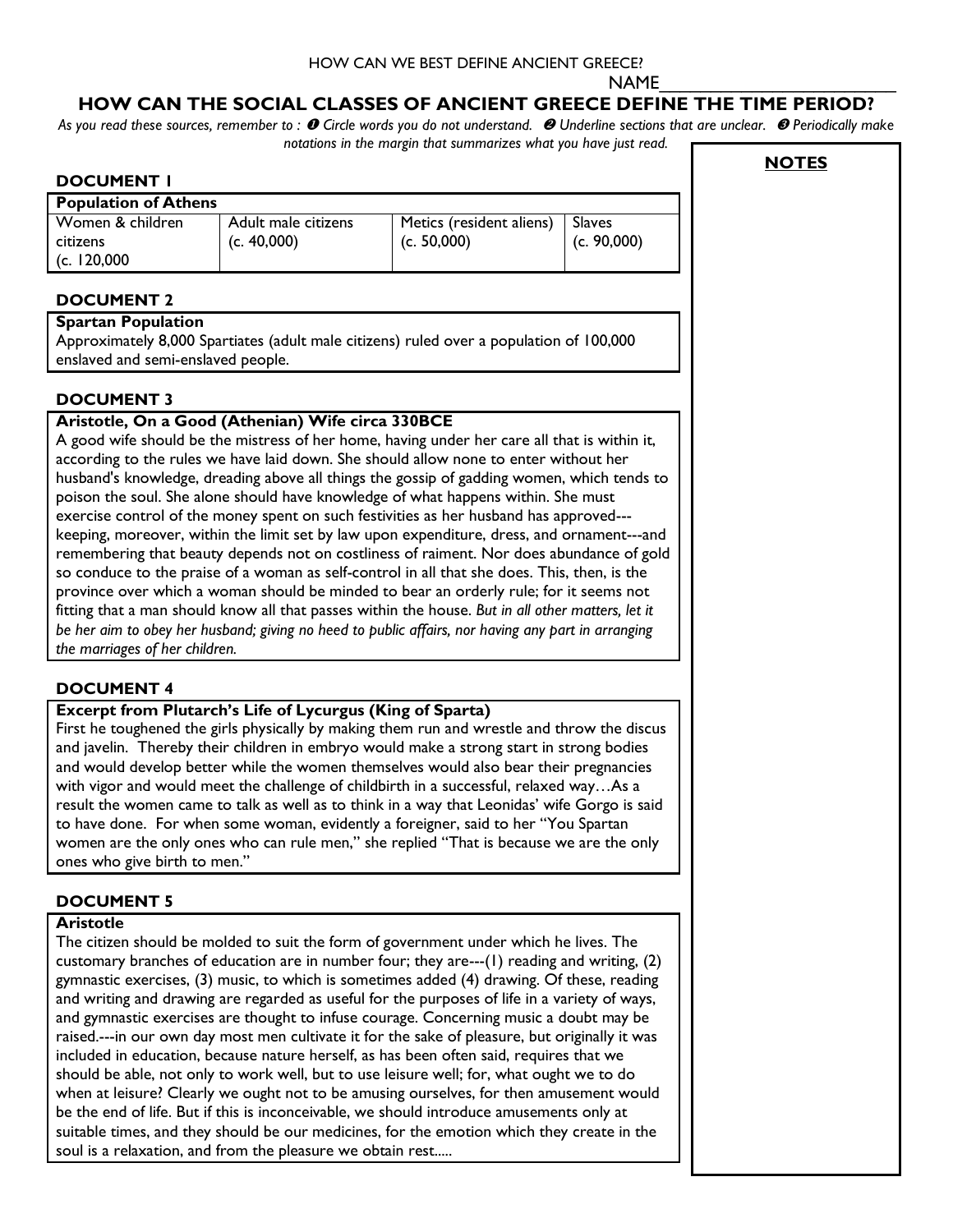### HOW CAN WE BEST DEFINE ANCIENT GREECE?

*As you read these sources, remember to : Circle words you do not understand. Underline sections that are unclear. Periodically make notations in the margin that summarizes what you have just read.* 



## **DOCUMENT 6**

Red figure vase depicting a non- Greek, most likely a Persian soldier -circa 475 B.C.E.

### **DOCUMENT 7**

"The origin of the term "barbarian" in Greek is probably echoic (the product of repeating another sound), the *bar-bar* as mimicry of what a foreign and unintelligible language sounded like. In ancient Greece, the word was used to refer to anyone from a non-Hellenic culture."

### **DOCUMENT 8**

### **Aristotle on Slavery (Athens) c. 330 BCE**

Is there any one intended by nature to be a slave, and for whom such a condition is appropriate and right, or rather is not all slavery a violation of nature? There is no difficulty in answering this question, on grounds both of reason and of fact. For that some should rule and others be ruled is a thing not only necessary, but it is natural; from the hour of their birth, some are marked out to be subjects, others to be rulers....Again, the male is by nature superior, and the female inferior; and the one rules, and the other is ruled; this principle, of necessity, extends to all mankind.

### **Xenophon,** *On Athens*

Now as for slaves and metics in Athens, they live a most undisciplined life: one is not permitted to strike them there and a slave will not stand out of the way for you there. Let me explain why. If the law permitted a free man to strike a slave or a metic or a freedman, he would often find that he had mistaken an Athenian for a slave and struck him, for, so far as clothing and general appearance are concerned, the common people look just the same as the slaves and the metics.

### **DOCUMENT 9**

### **From Plutarch on Spartan Slavery**

The helots were slaves whom the Dorians had conquered. They were owned by the state, not by individuals, and they were ruthlessly oppressed by their Spartan masters.

### **Thucydides on Spartan Slavery**

At the same time, the Spartans were glad to send out the helots to go to war, as they were afraid, in the present state of affairs, that they might start a revolution. Also, on one occasion, because they were afraid of the difficulties they could cause and their numbers, they proclaimed that the helots should pick out all those who claimed to have done best service to Sparta in their wars, implying that they would be freed, but they were actually conducting a test, as they considered that those with spirit would turn against Sparta. So they picked out about 2,000 who crowned themselves with garlands (and claimed to have done the best service) and caused them to disappear and no one knows in what way any of them died.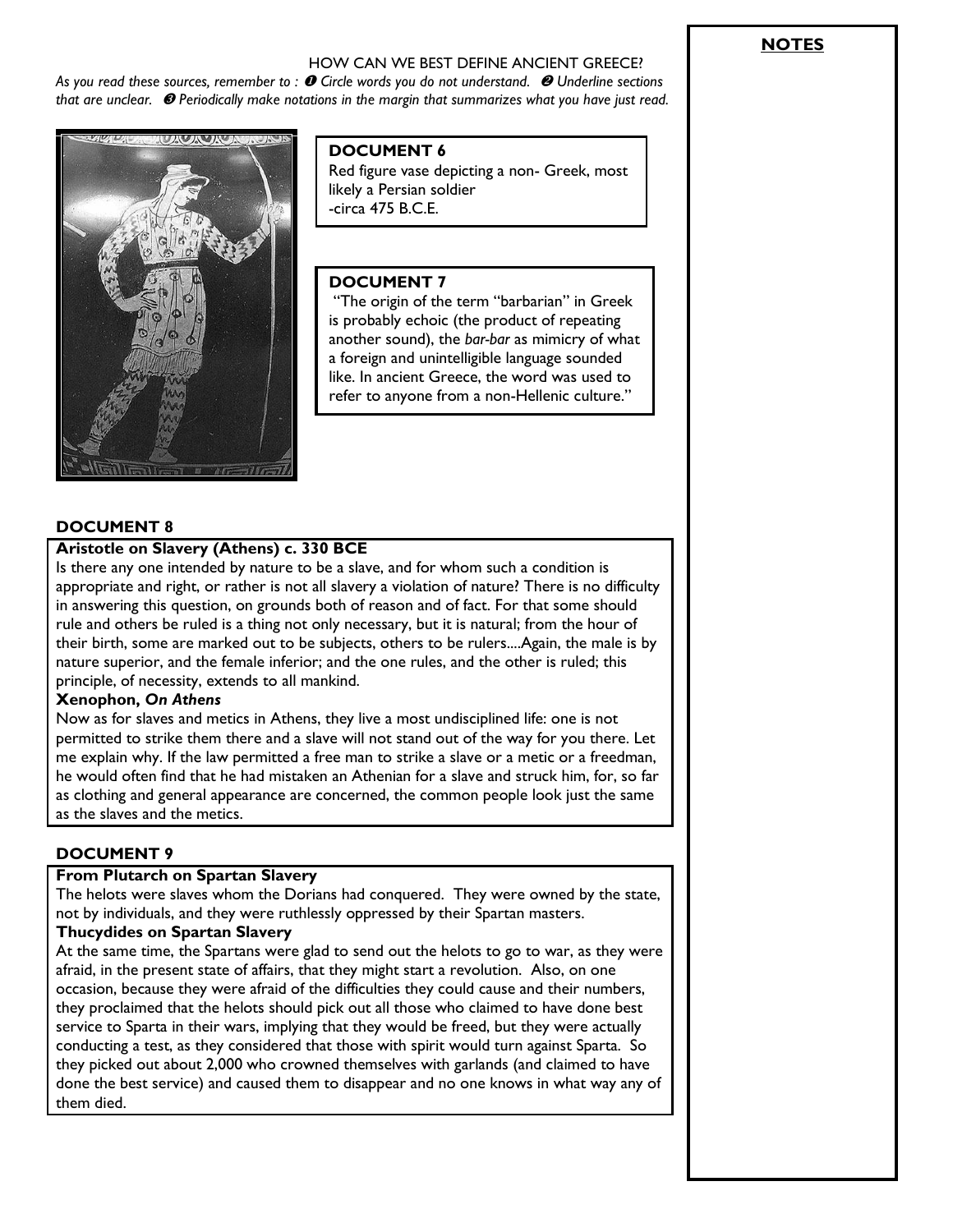# **THE BATTLE OF THERMOPYLAE**

**[7.175]** [As the Persian force approached Hellas] the Hellenes...consulted as to...how they should make a stand for war, and in what places. And the opinion which won out was that they should guard the pass at Thermopylae...

**[7.176]** ....At Thermopylae on the side towards evening [= the West] is a mountain, impassable and very steep, an extension of Mt. Oita; and on the side of the road towards the dawn there lies sea and shallows. (There are in this pass warm bathing pools....) [The ruins of an old wall were also present at the pass. This enabled the Hellenes to use the wall for cover and defense.]

**[7.204]** ...[When the Hellenes gathered at Thermopylae, each contingent had its own general] but the most highly regarded one, and the leader of the whole army, was the Lacedaimian Leonidas son of Anaxandrides...[a descendant of] Herakles; and he was a king in Sparta....

**[7.207]** ...The Hellenes at Thermopylae, when the Persian was near the pass, grew afraid and began discussing a withdrawal. Now to the other Peloponnesians it seemed best to return to the Peloponnese and to hold that isthmus under guard. But Leonidas, voted to remain there and to send messengers to the other *poleis* commanding them to come and help, since the ones there were too few to ward off the army of the Persians.

**[7.208]** While they were discussing these things, Xerxes sent a scout, a mounted one, to see how many they were and what they were doing. It happened that at that time the Lacedaimians were stationed outside the wall and the scout saw some men exercising naked and others combing their hair. Seeing these things he marveled, and took note of their number; and when he had noted everything exactly he departed and went back in. He told Xerxes all he had seen. When Xerxes heard it, he did not understand; but to him they appeared to be doing laughable things....

Four whole days Xerxes suffered to go by, expecting that the Greeks would run away. When, however, he found on the fifth that they were not gone, thinking that their firm stand was mere impudence and recklessness, he grew wroth, and sent against them his soldiers, with orders to take them alive and bring them into his presence. Then the Persians rushed forward and charged the Greeks, but fell in vast numbers: others however took the places of the slain, and would not be beaten off, though they suffered terrible losses. In this way it became clear to all, and especially to the king, that though he had plenty of combatants, he had but very few warriors. The struggle, however, continued during the whole day.

Then the Persians, having met so rough a reception, withdrew from the fight; and their place was taken by the band of Persians under Hydarnes, whom the king called his "Immortals": they, it was thought, would soon finish the business. But when they joined battle with the Greeks, 'twas with no better success than the other detachment- things went much as before- the two armies fighting in a narrow space, and the barbarians using shorter spears than the Greeks, and having no advantage from their numbers. The Lacedaimians fought in a way worthy of note, and showed themselves far more skilful in fight than their adversaries, often turning their backs, and making as though they were all flying away, on which the barbarians would rush after them with much noise and shouting, when the Spartans at their approach would wheel round and face their pursuers, in this way destroying vast numbers of the enemy. Some Spartans likewise fell in these encounters, but only a very few. At last the Persians, finding that all their efforts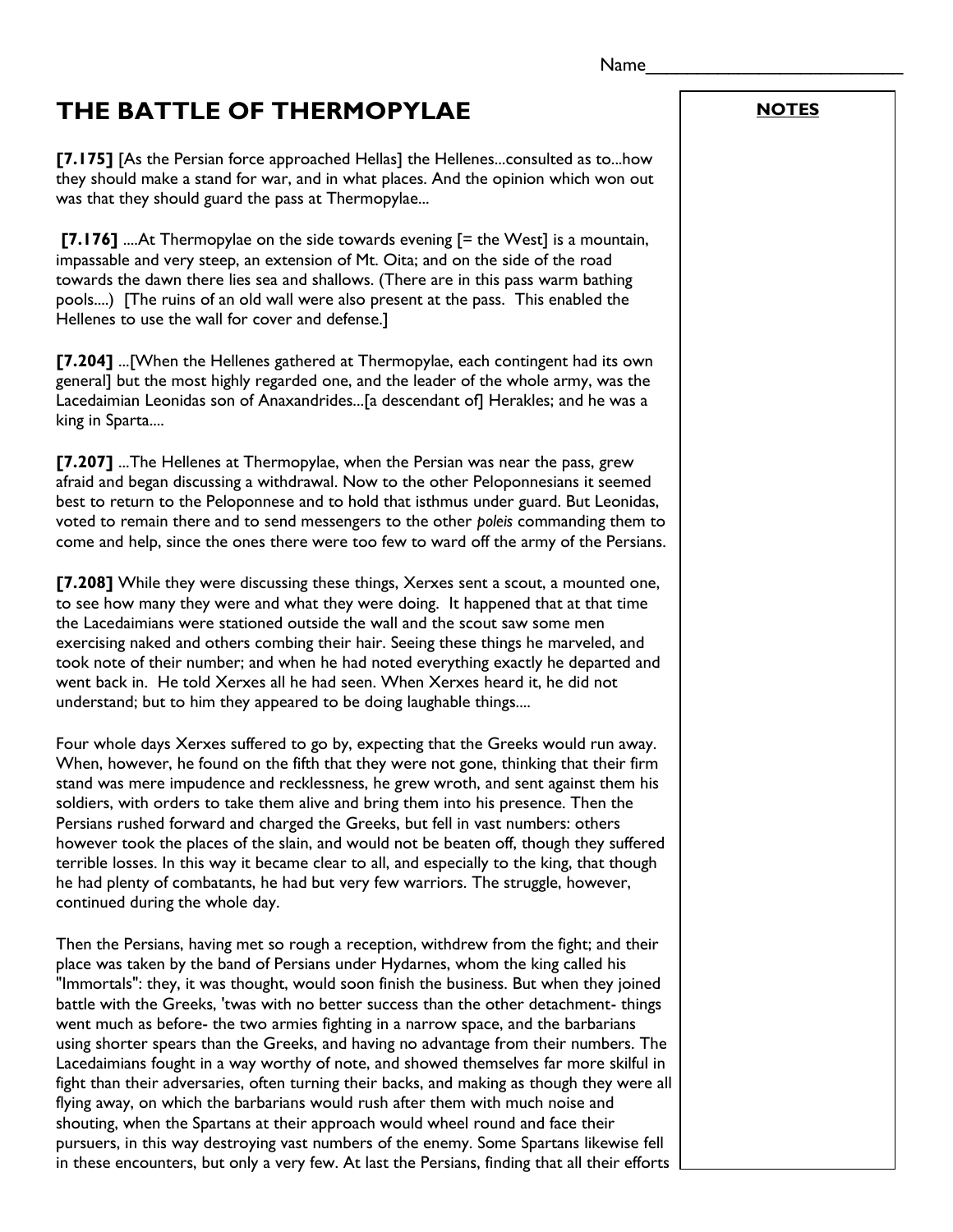to gain the pass availed nothing, and that, whether they attacked by divisions or in any other way, it was to no purpose, withdrew to their own quarters.

During these assaults, it is said that Xerxes, who was watching the battle, thrice leaped from the throne on which he sate, in terror for his army.

Next day the combat was renewed, but with no better success on the part of the barbarians. The Greeks were so few that the barbarians hoped to find them disabled, by reason of their wounds, from offering any further resistance; and so they once more attacked them. But, when the Persians found no difference between that day and the preceding, they again retired to their quarters.

**[7.219]** [When the Persians were shown, by a traitor, a route around the pass], to the Hellenes in Thermopylae first the prophet Megistes, when he had examined the sacrificial offerings, said that there would come, together with the dawn, death; and after that also came deserters who announced the Persian circumvention....Then the Hellenes held council, and their opinions were divided, some holding that they should not leave their station, others opposing this; and after that they divided themselves, some going away and dispersing, turning back each to their own *poleis,* but others of them were prepared to remain there with Leonidas.

**[7.220]** And it is said that Leonidas himself sent them away, caring lest they be destroyed but for himself and the Spartans present not holding it as fitting that they should leave that station which they had come to guard at first. For there was an oracle, given by the Pythian [priestess at Delphi] to the Spartans when they asked about this war just when it began—that either Lacedaimia would be destroyed by the *barbaroi* or a king of theirs must die....It is my opinion that Leonidas considered this and wishing that the Spartans alone [or, "that he alone of the Spartans"] should get the fame, he sent away the allies....

**[7.223]** And the Hellenes with Leonidas, since it was to death that they were making their march, now much further than at first went out into the wider part of the pass....and then when they engaged the enemy outside the narrows there fell in a multitude many of the *barbaroi* (for behind them the leaders of their companies with whips kept striking every man, ever driving them forward). Many of them indeed fell into the sea and perished, while many more still were trampled alive by each other; and there was no reckoning of who was dying. For, because they knew that for them was coming death at the hands of the men coming around the mountain, the Hellenes exhibited as much strength as they possessed against the *barbaroi* and were contemptuous [of death] and also reckless.

**[7.224]** The spears now of the most of them by this time had broken, but they used their swords to slay the Persians. And Leonidas in that toil fell—a man become heroic and others with him, the most renowned of the Spartans

**[7.228]** And they were buried there in the very spot where they fell, and with them those who had died before some had been by Leonidas sent away; and written over them are letters saying the following: *Against three million, once, here fought from the Peloponnese, four thousand.* This indeed is written over them all; but for the Spartans privately, *O stranger, announce to the Lacedaimians that here we lie, to their words obedient.*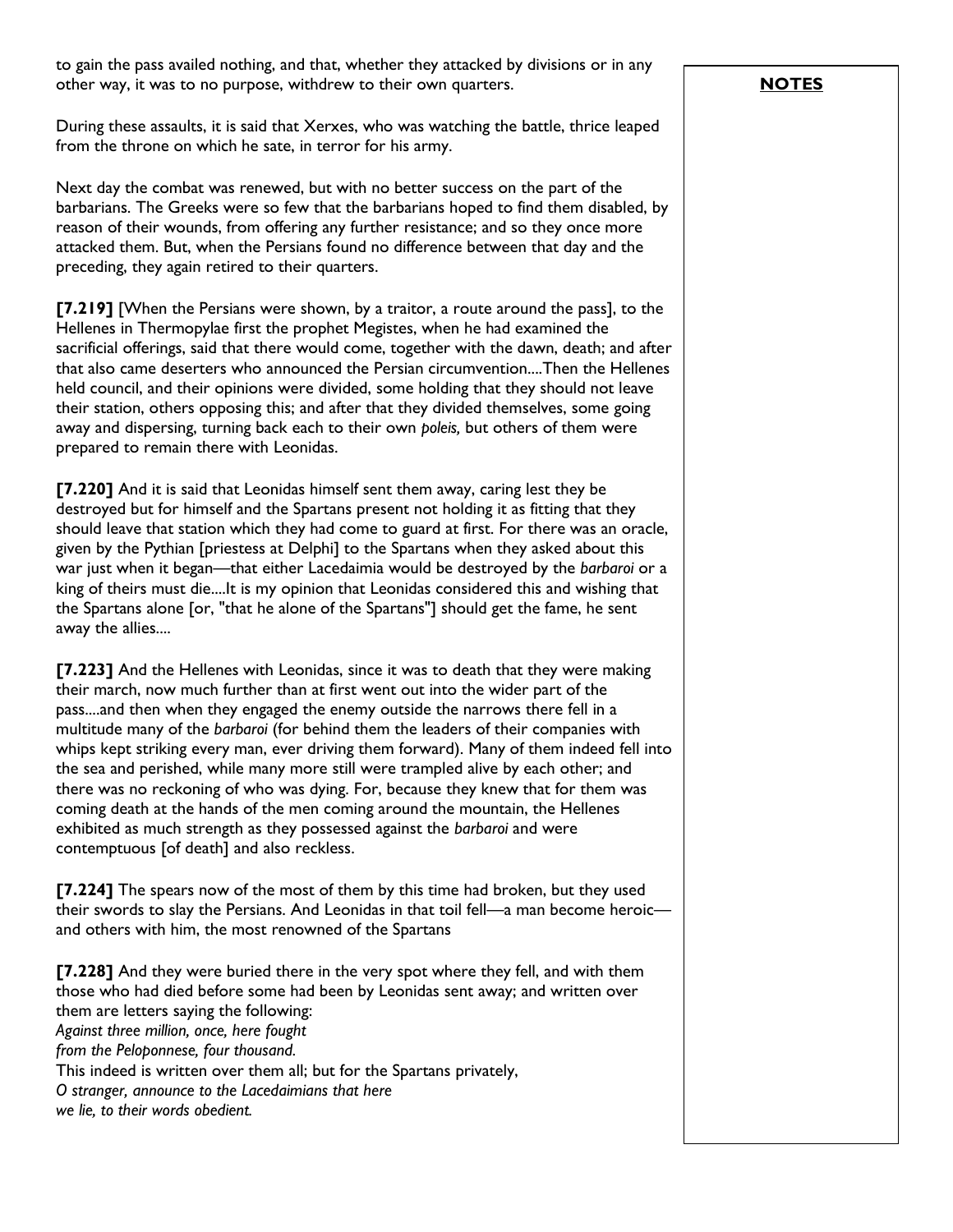NAME\_\_\_\_\_\_\_\_\_\_\_\_\_\_\_\_\_\_\_\_\_\_\_\_\_

## **WHAT TITLE CAN BEST BE USED TO DEFINE ANCIENT GREECE?**

*Critically read each of the following documents. Circle unfamiliar words. Underline confusing phrases. Periodically take notes in the margins. When you are finished with the documents, answer the questions that appear at the bottom of the second page. You will use the evidence that you have gathered to complete an analysis activity that will help prepare you for your upcoming unit exam.*

| <b>DOCUMENT</b>                                                                 | <b>NOTES</b> |
|---------------------------------------------------------------------------------|--------------|
| A Comparison of Athens & Sparta (Thucydides)                                    |              |
| If the Spartans' city were to become deserted, and only the temples and         |              |
| foundations of buildings were left, I think that the people of that time far in |              |
| the future would find it difficult to believe that the Spartans' power had      |              |
| been as great as their fame implied and yet they inhabit two-fifths of the      |              |
| Peloponnese, and are in command of all of it as well as of many allies          |              |
| outside it; nevertheless, it has not been synoecized (united) into a city, nor  |              |
| does it possess costly temples and buildings, but consists of a number of       |              |
| villages in the early Greek manner, and would seem an inferior place,           |              |
| whereas if the same thing were to happen to Athens, from its visible            |              |
| remains one would assume that the city had been twice as powerful as it         |              |
| actually is.                                                                    |              |

| <b>DOCUMENT 2</b>                                                          | <b>NOTES</b> |
|----------------------------------------------------------------------------|--------------|
| Excerpt from Ancient Greece; A Political, Social, and Cultural History     |              |
| In Athens, there was no respectable alternative for girls other than       |              |
| marriage. The obligation to dower (provide a dowry; a cash settlement      |              |
| provided to a groom) each daughter was a prime motivator in female         |              |
| infanticide. Though the eldest child was normally raised regardless of its |              |
| gender, some historians have estimated that as many as 20% of newborn      |              |
| Athenian girls were abandoned in places like the local garbage dump.       |              |

| <b>DOCUMENT 3</b>                                                         | <b>NOTES</b> |
|---------------------------------------------------------------------------|--------------|
|                                                                           |              |
| Excerpt from Ancient Greece; A Political, Social, and Cultural History    |              |
| Whereas other Greek city states left the choice to the father, at Sparta  |              |
| officials appointed by the government examined the newborns. The vitality |              |
| of male infants and their potential as soldiers determined whether they   |              |
| would be raised, or abandoned in a place near Mount Taygetus designated   |              |
| for that purpose.                                                         |              |

| <b>DOCUMENT 4</b>                                                              | <b>NOTES</b> |
|--------------------------------------------------------------------------------|--------------|
|                                                                                |              |
| A Spartan Poem by Tyrtaeus                                                     |              |
| Here is a man who proves himself to be valiant in war. With a sudden rush      |              |
| he turns to flight the rugged battalions of the enemy, and sustains the        |              |
| beating waves of assault. And he who so falls among the champions and          |              |
| loses his sweet life, so blessing with honor his city, his father, and all his |              |
| people. With wounds in his chest, where the spear that he was facing has       |              |
| transfixed. Such a man is lamented alike by the young and the elders, and all  |              |
| his city goes into mourning and grieves for his loss.                          |              |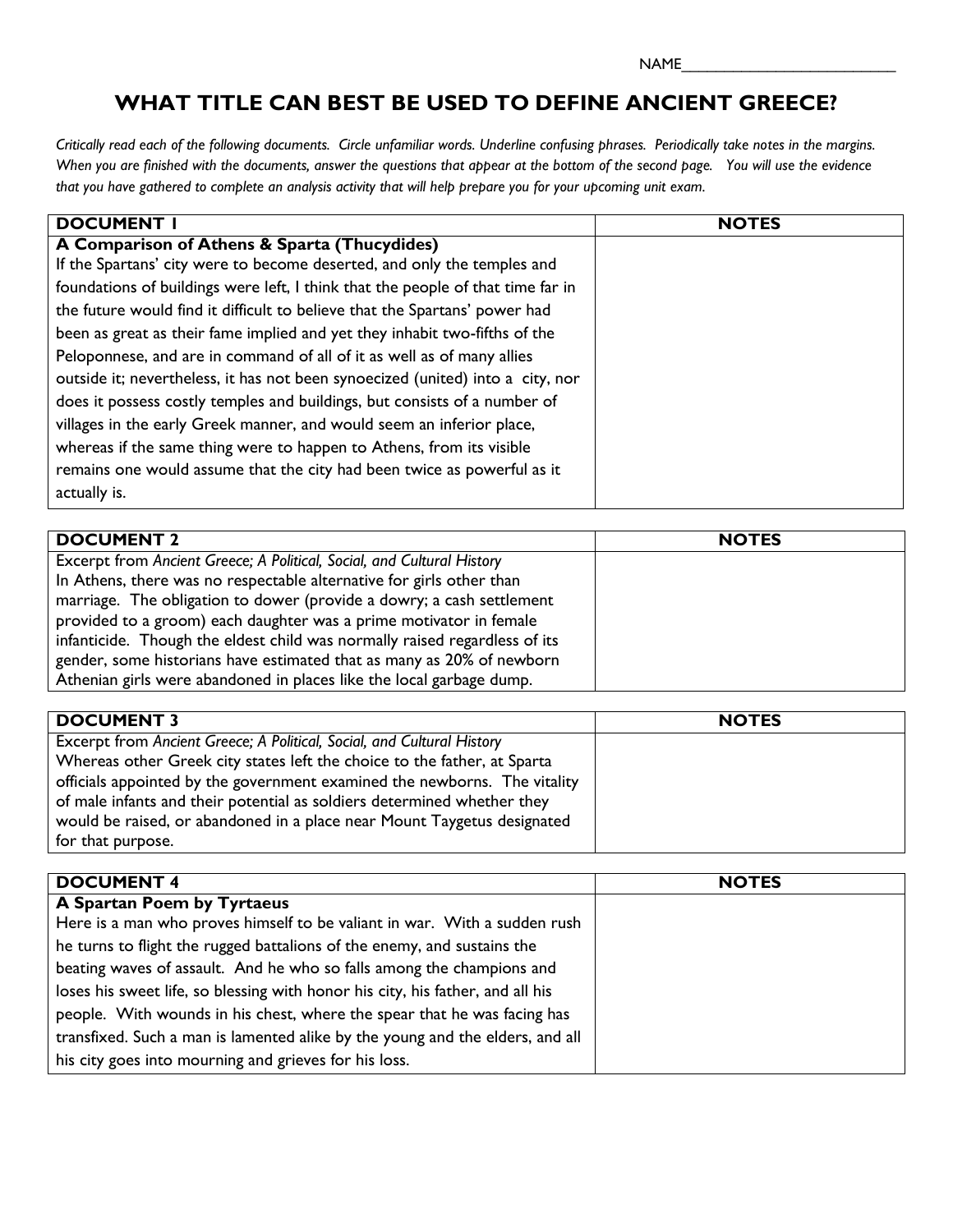| <b>DOCUMENT 5</b>                                                          | <b>NOTES</b> |
|----------------------------------------------------------------------------|--------------|
| Excerpt from Ancient Greece; A Political, Social, and Cultural History     |              |
| "Spartans themselves were permitted to use only iron money. These small    |              |
| bars or "spits" made of iron had originally been used throughout Greece    |              |
| before the invention of coinage. Because iron was no longer used as        |              |
| currency in any other city state, Spartans were unable to trade for luxury |              |
| goods and forced to live off the meager resources that the region of       |              |
| Laconia offered them."                                                     |              |

| <b>DOCUMENT 6</b>                                                           | <b>NOTES</b> |
|-----------------------------------------------------------------------------|--------------|
| Pericles, an Athenian leader                                                |              |
| "Furthermore, wealth is for us something to use, not something to brag      |              |
| about. And as to poverty, there is no shame in admitting to it $-$ the real |              |
| shame is in not taking action to escape from it."                           |              |
|                                                                             |              |

| <b>DOCUMENT 7</b>                                                           | <b>NOTES</b> |
|-----------------------------------------------------------------------------|--------------|
| Excerpt from Ancient Greece; A Political, Social, and Cultural History      |              |
| Athenian commerce especially was driven largely by the need for grain to    |              |
| feed a large population. Grain might come from north or south. One          |              |
| crucial source was the Black Sea region, which also provided hides, cattle, |              |
| fish, hemp, wax, chestnuts, iron, and slaves. For this the Athenians        |              |
| exchanged wine and oil, sometimes in decorated vases.                       |              |

| <b>DOCUMENT 8</b>                                                           | <b>NOTES</b> |
|-----------------------------------------------------------------------------|--------------|
| <b>Plutarch's Sayings of Spartan Women</b>                                  |              |
| A Spartan mother burying her son, Plutarch reports received condolences     |              |
| from an old woman who commented on her bad luck. "No, by the                |              |
| heavens," the mother replied, "but rather good luck, for I bore him so that |              |
| he could die for Sparta, and this is precisely what has happened." Another  |              |
| woman, seeing her son come toward her after a battle and hearing from       |              |
| him that everyone else had died, picked up a tile, and hurling it at him,   |              |
| struck him dead, saying "and so they sent you to tell us the bad news?"     |              |

| <b>EXAMPLES OF SPARTAN</b> | <b>EXAMPLES OF GREEK</b> | <b>EXAMPLES OF ATHENIAN</b> |
|----------------------------|--------------------------|-----------------------------|
| <b>REGIONALISM</b>         | <b>NATIONALISM</b>       | <b>REGIONALISM</b>          |
|                            |                          |                             |
|                            |                          |                             |
|                            |                          |                             |
|                            |                          |                             |
|                            |                          |                             |
|                            |                          |                             |
|                            |                          |                             |
|                            |                          |                             |
|                            |                          |                             |
|                            |                          |                             |
|                            |                          |                             |
|                            |                          |                             |
|                            |                          |                             |
|                            |                          |                             |
|                            |                          |                             |
|                            |                          |                             |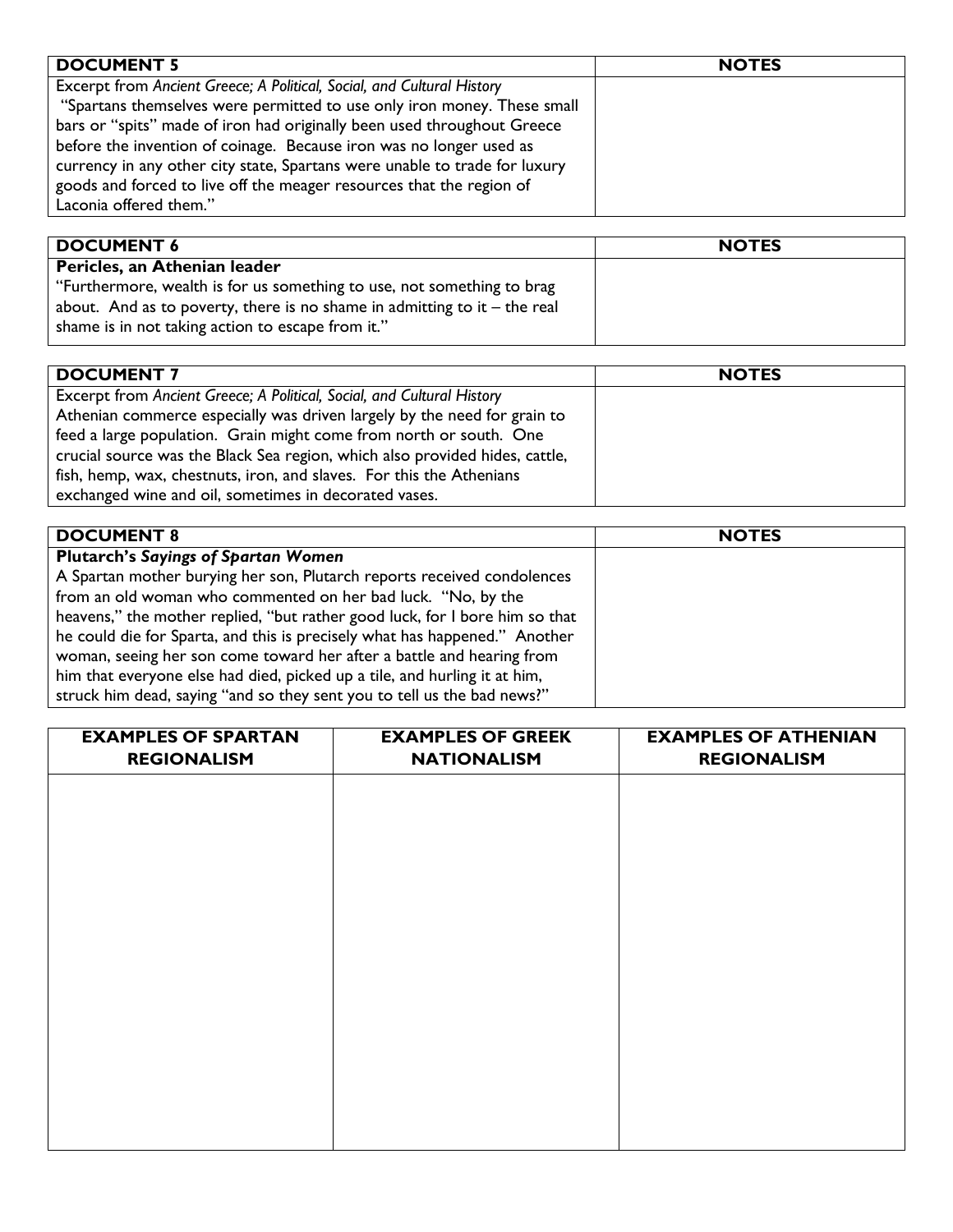### Excerpts From "Allegory of the Cave" From Plato's *Republic*

*An allegory is a figurative mode of conveying meaning; it is a story which compares events to something similar but unstated. It is up*  to the reader to interpret the true meaning that the author *is trying to convey*.

*The "Allegory of the Cave" was recorded by the Greek philosopher, Plato. In the "Allegory of the Cave" the Greek philosopher Socrates is having a conversation with a fellow Greek named Glaucon. Critically read the story and complete the activities and questions which follow.*

Socrates- And now, I said, let me show in a figure how far our nature is enlightened or unenlightened: Behold! human beings living in a underground den, which has a mouth open towards the light and reaching all along the den; here they have been from their childhood, and have their legs and necks chained so that they cannot move, and can only see before them, being prevented by the chains from turning round their heads. Above and behind them a fire is blazing at a distance, and between the fire and the prisoners there is a raised way; and you will see, if you look, a low wall built along the way, like the screen which marionette<sup>1</sup> players have in front of them, over which they show the puppets.

Glaucon- I see.

S- And do you see, I said, men passing along the wall carrying all sorts of vessels, and statues and figures of animals made of wood and stone and various materials, which appear over the wall? Some of them are talking, others silent.

G- You have shown me a strange image, and they are strange prisoners.

S- Like ourselves, I replied; and they see only their own shadows, or the shadows of one another, which the fire throws on the opposite wall of the cave?

G- True, he said; how could they see anything but the shadows if they were never allowed to move their heads?

S- And of the objects which are being carried in like manner they would only see the shadows?

### G- Yes, he said.

S- And if they were able to converse with one another, would they not suppose that they were naming what was actually before them?

### G- Very true.

S- And suppose further that the prison had an echo which came from the other side, would they not be sure to fancy when one of the passers-by spoke that the voice which they heard came from the passing shadow?

G- No question, he replied.

S- To them, I said, the truth would be literally nothing but the shadows of the images.

### G- That is certain.

l

S- And now look again, and see what will naturally follow if the prisoners are released and disabused<sup>2</sup> of their error. At first, when any of them is liberated and compelled suddenly to stand up and turn his neck round and walk and look towards the light, he will suffer sharp pains; the glare will distress him, and he will be unable to see the realities of which in his former state he had seen the shadows; and then conceive someone saying to him, that what he saw before was an illusion, but that now, when he is approaching nearer to being and his eye is turned towards more real existence, he has a clearer vision, what will be his reply? And you may further imagine that his instructor is pointing to the objects as they pass and requiring him to name them, -will he not be perplexed? Will he not fancy that the shadows which he formerly saw are truer than the objects which are now shown to him?

1) Draw the cave as it is described here.

What happens to the released prisoner?

 $^1$  A puppet controlled from above by using wires or strings

 $2$  To persuade someone that an idea or belief is mistaken; a misconception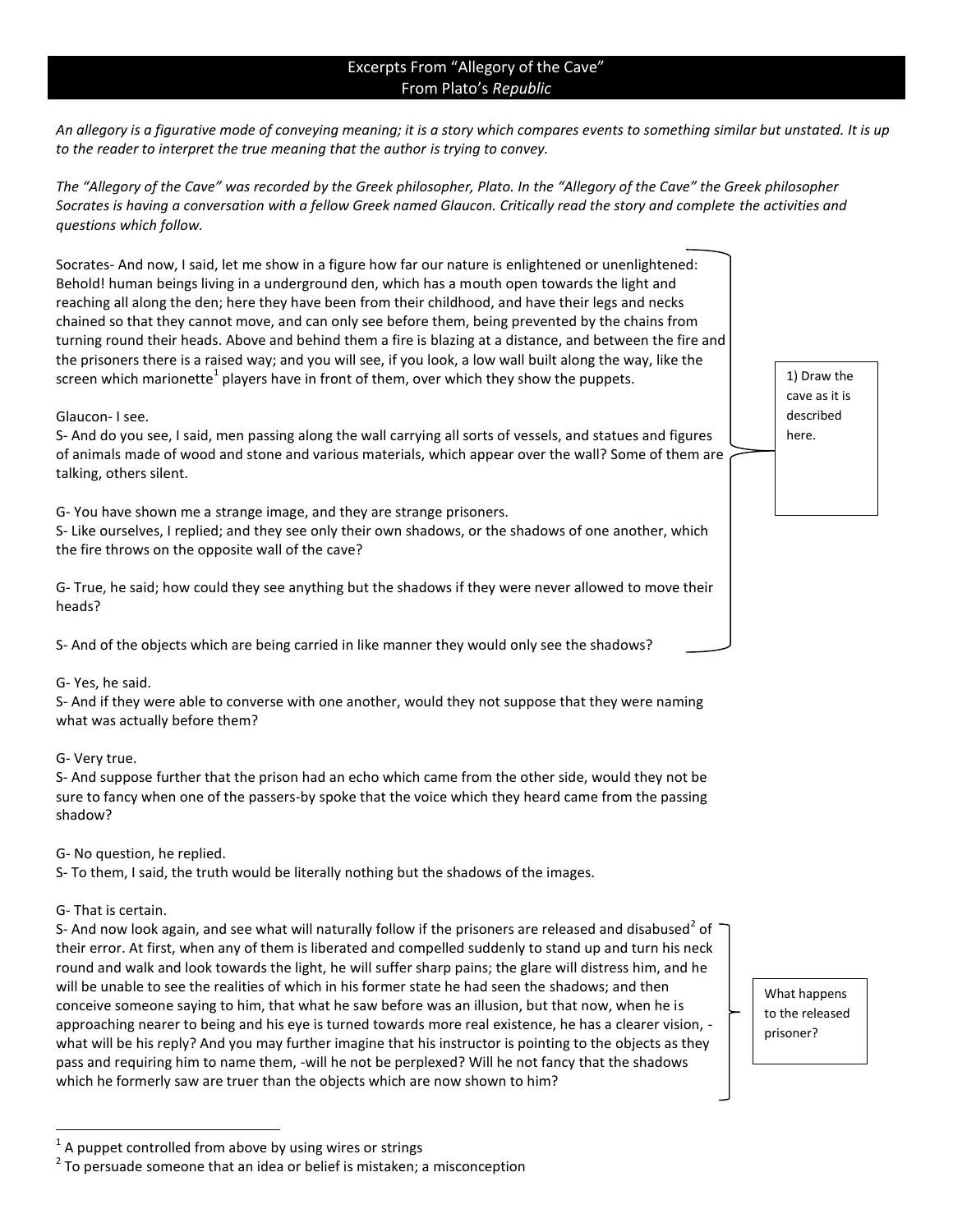### G- Far truer.

S- And if he is compelled to look straight at the light, will he not have a pain in his eyes which will make him turn away to take and take in the objects of vision which he can see, and which he will conceive to be in reality clearer than the things which are now being shown to him?

### G- True, he now

S- And suppose once more, that he is reluctantly dragged up a steep and rugged ascent, and held fast until he's forced into the presence of the sun himself, is he not likely to be pained and irritated? When he approaches the light his eyes will be dazzled, and he will not be able to see anything at all of what are now called realities.

### G- Not all in a moment, he said.

S- He will require to grow accustomed to the sight of the upper world. And first he will see the shadows best, next the reflections of men and other objects in the water, and then the objects themselves; then he will gaze upon the light of the moon and the stars and the spangled heaven; and he will see the sky and the stars by night better than the sun or the light of the sun by day?

### G- Certainly.

S- Last of all he will be able to see the sun, and not mere reflections of him in the water, but he will see him in his own proper place, and not in another; and he will contemplate him as he is.

### G- Certainly.

S- He will then proceed to argue that this is he who gives the season and the years, and is the guardian of all that is in the visible world, and in a certain way the cause of all things which he and his fellows have been accustomed to behold?

G- Clearly, he said, he would first see the sun and then reason about him.

S- And when he remembered his old habitation, and the wisdom of the den and his fellow-prisoners, do you not suppose that he would felicitate<sup>3</sup> himself on the change, and pity them?

### G- Certainly, he would.

S- And if they were in the habit of conferring<sup>4</sup> honors among themselves on those who were quickest to observe the passing shadows and to remark which of them went before, and which followed after, and which were together; and who were therefore best able to draw conclusions as to the future, do you think that he would care for such honors and glories, or envy the possessors of them? Would he not say with Homer, Better to be the poor servant of a poor master, and to endure anything, rather than think as they do and live after their manner?

G- Yes, he said, I think that he would rather suffer anything than entertain these false notions and live in this miserable manner.

S- Imagine once more, I said, such a one coming suddenly out of the sun to be replaced in his old situation; would he not be certain to have his eyes full of darkness?

### G- To be sure, he said.

S- And if there were a contest, and he had to compete in measuring the shadows with the prisoners who had never moved out of the den, while his sight was still weak, and before his eyes had become steady (and the time which would be needed to acquire this new habit of sight might be very considerable) would he not be ridiculous? Men would say of him that up he went and down he came without his eyes; and that it was better not even to think of ascending; and if any one tried to lose another and lead him up to the light, let them only catch the offender, and they would put him to death.

G- No question, he said.

l

What happens to the released prisoner?

Why does the man want to return to the cave?

What happens when he returns to the cave?

How do the prisoners react to the change in the

man?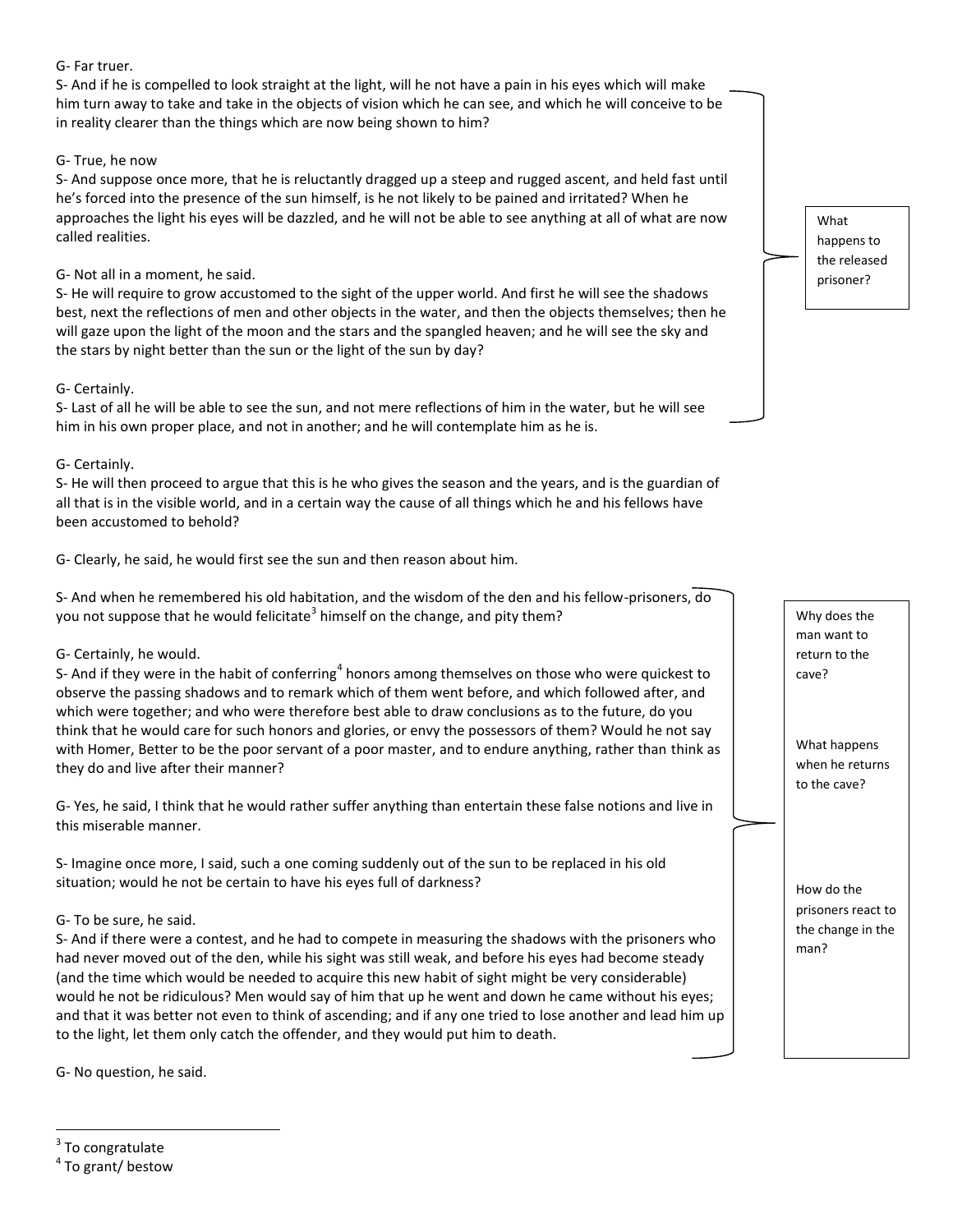S- This entire allegory, I said, you may now append<sup>5</sup>, dear Glaucon, to the previous argument; the prisonhouse is the world of sight, the light of the fire is the sun, and you will not misapprehend me if you interpret the journey upwards to be the ascent of the soul into the intellectual world according to my poor belief, which, at your desire, I have expressed whether rightly or wrongly God knows. But, whether true or false, my opinion is that in the world of knowledge the idea of good appears last of all, and is seen only with an effort; and, when seen, is also inferred to be the universal author of all things beautiful and right, parent of light and of the lord of light in this visible world, and the immediate source of reason and truth in the intellectual; and that this is the power upon which he who would act rationally, either in public or private life must have his eye fixed.

What is Plato's lesson in this story?

### **Be prepared to discuss the following questions in an Accountable Talk class discussion:**

- **What is Plato trying to say about knowledge in this allegory?**
- **What do you think the allegory of the cave is being compared with?**
- **Would you want to be released from the cave?**
- **What is like the cave in our world?**
- **How is the way you understand the world, your ideas, and your beliefs shaped by the actions of others?**
- **Who has the power to shape your ideas and beliefs? How is this good and how is this bad?**
- **Are there things you know to be true? What are they and how do you know them to be true?**

 $\overline{\phantom{a}}$ 

 $^5$  To attach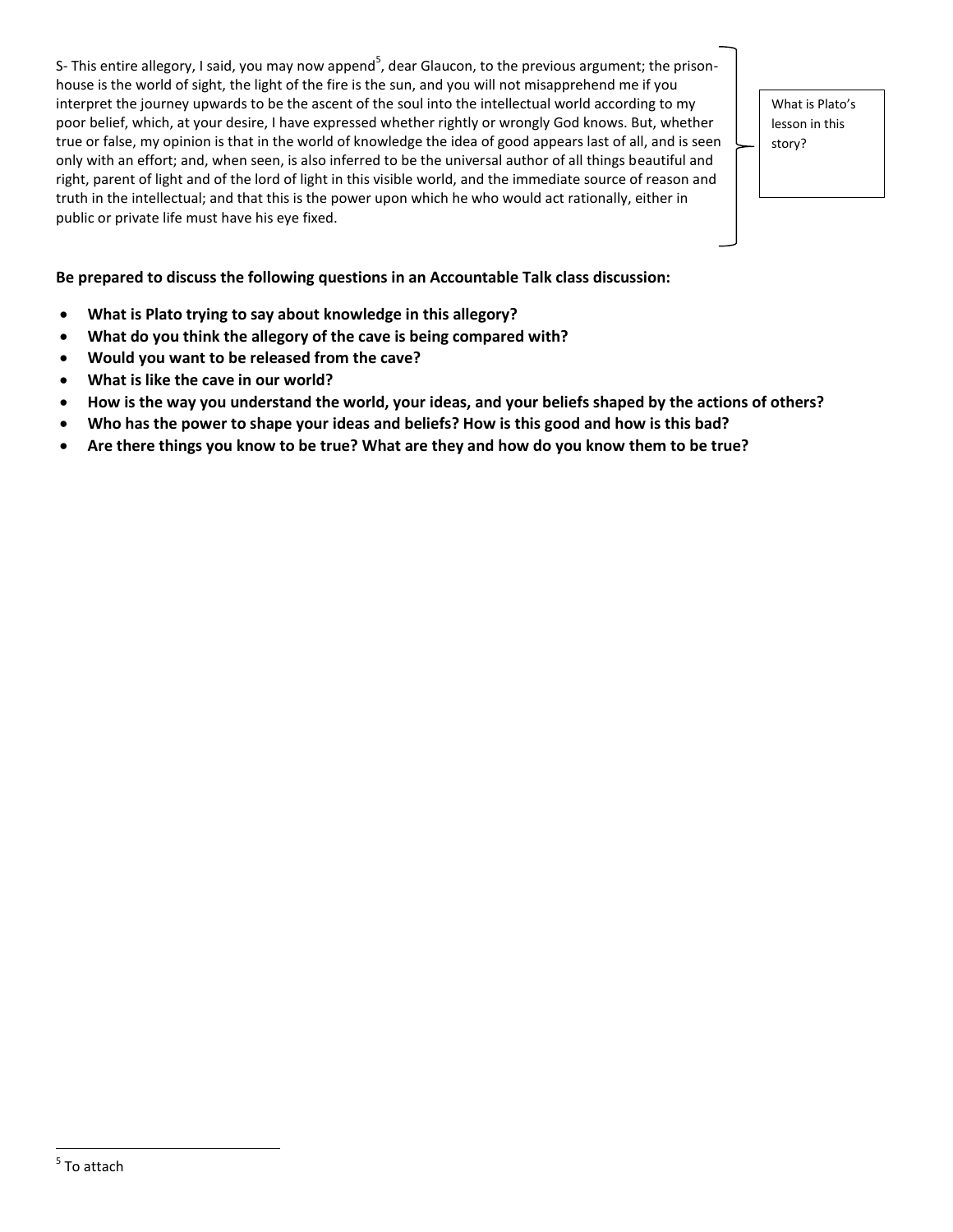# **BACKGROUND ON THE BATTLE OF MARATHON**

*The Greeks (and especially the Athenians) set up colonies to the east of the Peloponnesus. Further east, the Persians were colonizing and conquering lands in a westerly direction. Eventually (in the 540s B.C.E.) these two competing powers collided in Ionia. At this time, the Persians gained control of the Ionian Greek colonies and demanded not much more than taxes from them. Though the Persians were not very demanding rulers, the Ionians still could not settle to be controlled by "barbarians." In* 

*499 B.C.E., the Ionians staged a revolt against Persian rule and sought help from their fellow Greeks. The Athenians answered their call and sent 20 triremes of hoplites to the aid of the Ionians. Though the Athenians aided the Ionians in burning the Persian city of Sardis to the ground, the end result was that the revolt was suppressed. For the next nine years, Darius, the king of Persia ordered a servant to remind him of his hatred for the Athenians on a daily basis.* 

 *In 490 B.C.E., Darius sent troops to Greece. First they conquered the island of Euboea and then they moved onward to the shores of Marathon, a coastal town 26.2 miles from the heart of Athens.*



## **FROM** *THE HISTORIES* **OF HERODOTUS**

**[6.105]** ...[When the Persian fleet was approaching Attica], the [Athenian] generals sent to Sparta a herald, Pheidippides an Athenian....

**[6.106]**...[and] on the second day out of Athens he was in Sparta; and coming before the magistrates he said: "Lacedamians, the Athenians need you to help them and not to watch a city, the oldest among the Hellenes, fall enslaved to men who are *barbaroi,* for even now Euboea is reduced to slavery and so by a notable *polis* Greece has become the weaker."

Indeed, he gave them the message entrusted to him; for their part they were delighted, on the one hand, to help the Athenians; but it was impossible, on the other hand, immediately to do this, since they did not want to break a law; for of the first part of the month it was the ninth day and on the ninth they would not go out, they said, except when the moon was at the full point of its cycle.

 **[6.112]** And when the Athenians were stationed and the sacrificial omens were good, then as soon as they were released the Athenians at a run went against the *barbaroi* (and there were between them not less than eight *stades).* But when the Persians saw them coming on at a run they prepared to receive them, and deemed it a mania among the Athenians and one wholly destructive—seeing them so few and charging at a run, not having horsemen with them nor archers. Such things then the *barbaroi*